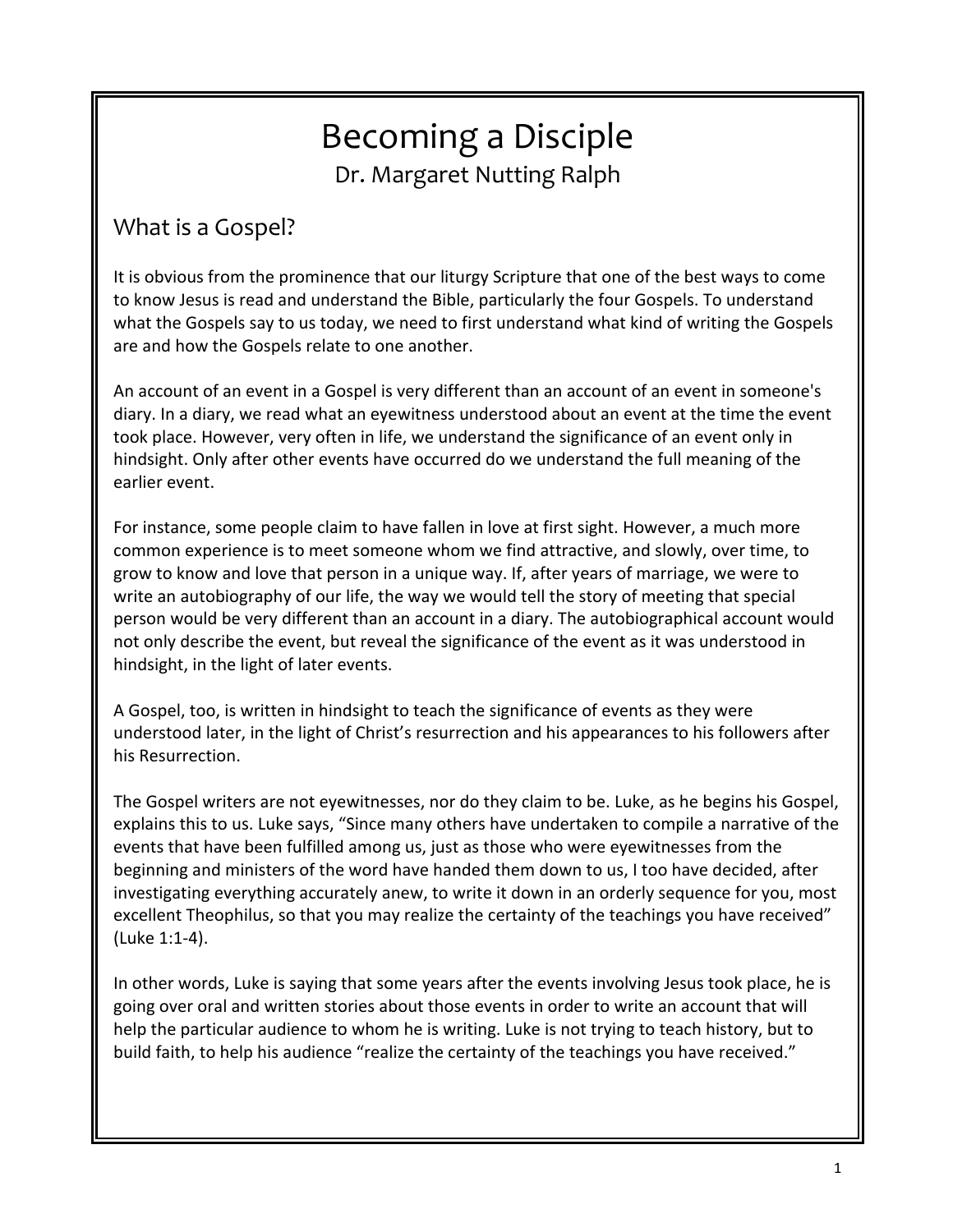So a Gospel story about an event is not comparable to an account that we might read in a diary, in a history book, or see on a video. The word itself, *gospel*, is not referring to the kind of writing we are reading but to the content of the story. The word *gospel* means "good news." Matthew, Mark, Luke, and John's Gospels are accounts of the Good News about Jesus Christ, written to teach a variety of audiences what was understood about Jesus after the Resurrection.

# Revealed through Events

Because God inspired the authors of the Bible, many people think God dictated the Bible to those authors. However, God did not reveal Godself to us through dictation to a chose few. Rather, God's self-revelation came through events. Over time, people talked about the events, some wrote about the events, and others rewrote accounts of those events in the light of subsequent events.

Those who passed on oral and writing traditions, and those who edited traditions about the events, were not primarily interested in writing history. They were interested in teaching their listeners and readers what these events taught the community about God's presence and action in their lives.

It is very important to realize that our accounts of God's revelation, which we read in the Bible, are the fruit of the Spirit's inspiration in the community. Why? Because God still reveals to us through events. If we want to find the risen Christ in our lives, we must look at the events of our daily lives. That is where we find Christ.

If we want to increase our understanding of the meaning of those events, we will be greatly helped if we interpret them in the midst of a Spirit-filled community. We need the help of the Church, our local church, and our family as we grow in awareness of Christ's presence in our lives. This, in turn, will help us live as Christ would have us live so we can cooperate in the coming of the Kingdom.

# A Sign of Identity

One of the ways we respond to Jesus' invitation to follow him is participating in the celebration of Eucharist throughout the liturgical year. In this way the Church community accompanies Jesus on his journey, remembering the whole story from beginning to end, every year. The liturgical year consists of special seasons and of what we call Ordinary Time. The special seasons are Advent (the beginning of the liturgical year), Christmas, Lent, and easter. We celebrate Ordinary Time between the end of the Christmas season and the beginning of Lent, and after the Easter season until the beginning of the next Advent.

On the first Sunday of Ordinary Time, we celebrate the baptism of the Lord. Have you ever wondered why Jesus was baptized? During the time of Jesus, John the Baptist preached a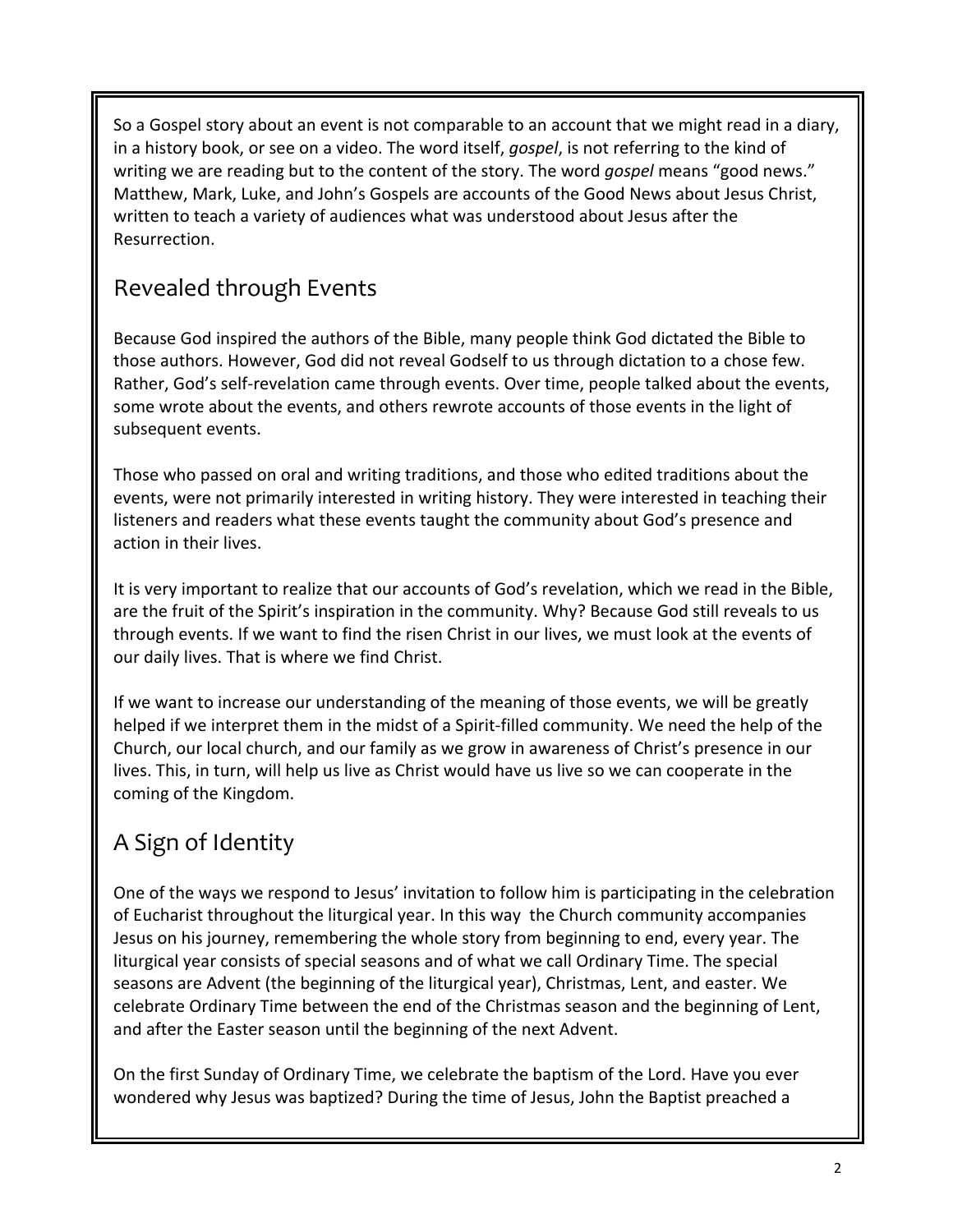message of repentance. He proclaimed the coming of the messiah and the need to prepare for his coming. People sought baptism by John as a sign of their sorrow for sin and willingness to repent. This baptism was not the same as the Sacrament of Baptism, but it was a symbolic sign of person's desire to turn away from sin and toward God. Even though Jesus was without sin, he desired to be baptized. Why would Jesus, who was free from sin, seek to be baptized.

In order to explore the significance of Jesus' baptism we will turn to the accounts of his baptism in the Gospels according to Matthew, Mark, and Luke, known as the synoptic Gospels. John's Gospel does not describe Jesus' baptism although it does affirm that. Jesus was baptized by having John the Baptist recall the event. (See John 1:29-34)

If the Gospels were primarily historical accounts rather than theological writing, and we had three eyewitnesses telling us what happened, we would expect the accounts to agree. If the accounts contradicted each other we would draw the conclusion that one was accurate and another was not.

The synoptic Gospels are not three eyewitness accounts, but you can see significant similarities in them. To see that they are similar, although not identical, you need only read the three stories of the baptism. (See Matthew 3:13-17 read in Cycle A; Mark 1:7-11 read in Cycle B; Luke 3:15-16. 21-22 read in Cycle C). Why are these stories so similar?

Scripture scholars believe that Mark wrote his Gospel first, about 65 A.D. Matthew and Luke both wrote later, Matthew about 80 A.D. and Luke about 85 A.D. Both Matthew and Luke relied on earlier writings. It is very likely that one of the earlier writings that both Matthew and Luke used was now what we know as the Gospel according to Mark.

Why is it significant to our understanding of the Gospels that Mark was a source for both Matthew and Luke? Because when we compare their accounts we can tell what was of *core importance*—that which remains unchanged. We can also tell what was of *particular interest* to each Gospel author—that which has been changed or added We can apply these statements to the Gospel accounts of Jesus' baptism.

#### Core Importance?

All three Gospels tell us that John the Baptist was the person who baptized Jesus. In addition, all three say that when Jesus was baptized the Spirit descended upon him and a voice from heaven said, "You are my beloved son; with you I am well pleased" (Mark 1:11; Luke 3:22). Matthew does alter the words slightly. In Matthew the voice from heaven says, "This is my beloved Son, with whom I am well pleased" (Matthew 3:17). This is the core of the story. What is it teaching us?

At the core, each story teaches us something about Jesus' identity, an identity that was understood only after the resurrection. This identity is taught by using a teaching technique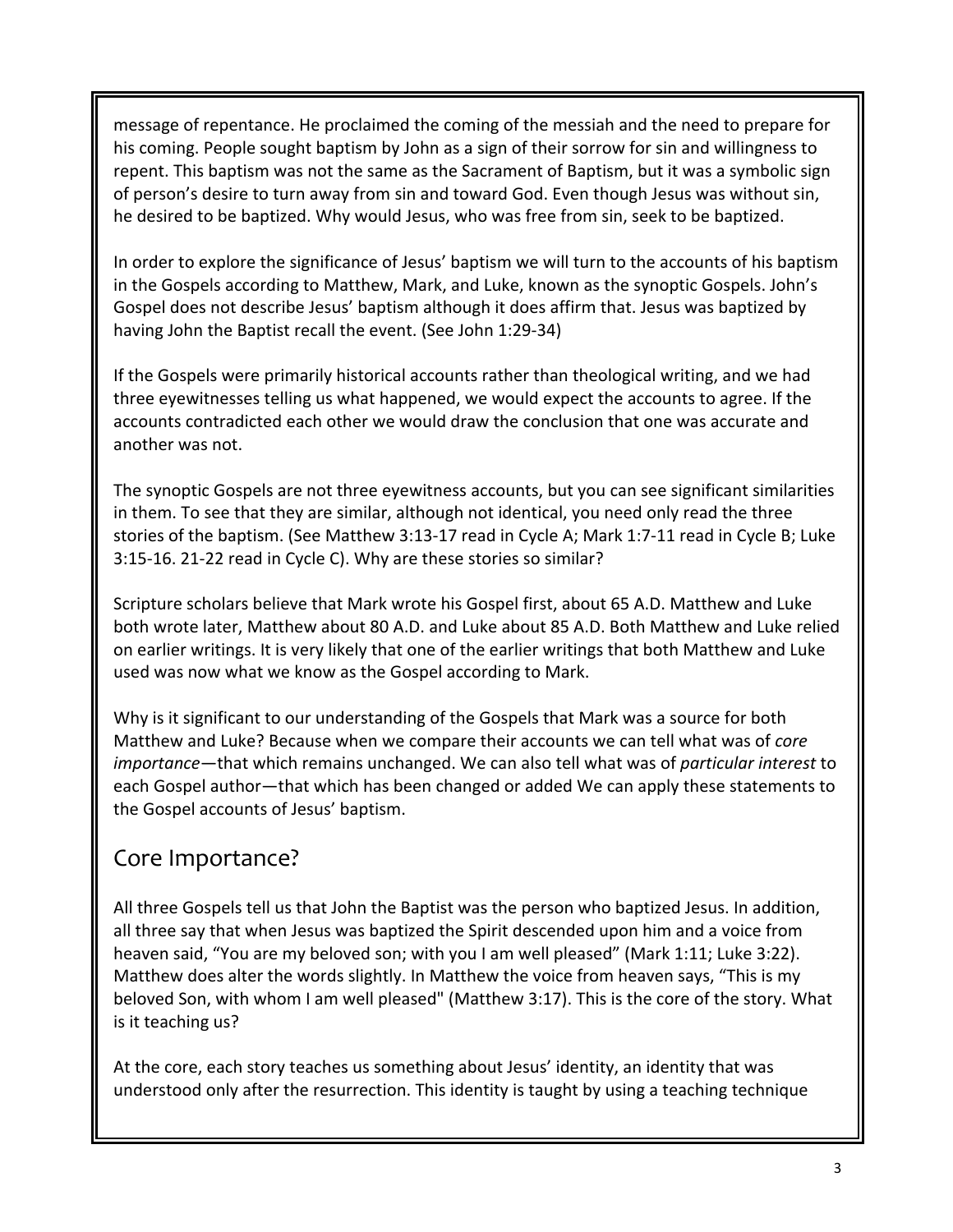common at the time: the Gospel writers are alluding to Old Testament passages as they recount a New Testament event—Jesus' baptism.

The first Old Testament passage to which this description refers is Psalm 2. Psalm 2 is an example of what we call a messianic psalm, that is, it celebrates God's anointed one. The word messiah, like the word christ, means "the anointed one" whom God will send to save God's people. Such psalms were used in Israel over the centuries to celebrate their kings who were understood to be God's anointed ones.

In Psalm 2 God is pictured as affirming that God has appointed the king: 'I have set my king on Zion, my holy hill.' (Psalm 2:6).

Then the king speaks:

I will tell of the decree of the Lord: He said to me, 'You are my son; today I have begotten you. Ask of me, and I will make the nations your heritage, and the ends of the earth your possession. (Psalm 2:7-8).

The second Old Testament passage to which the baptism story refers is a passage from the book of Isaiah. Chapters 40 to 55 in the Book of Isaiah date to a very troubled time in the history of the Israelites—the Babylonian exile. A prophet, whom scholars call 2 Isaiah, offered the exiles hope during their time of suffering by picturing God saying these words:

Here is my servant, whom I uphold, my chosen, in whom my soul delights; I have put my spirit upon him; he will bring forth justice to the nations. (Isaiah 42:1).

2 Isaiah is telling his fellow Israelites that they, in their exile, are God's suffering servant. Their suffering is not a sign that God is displeased with them. Rather, God is pleased with them, and God will accomplish something wonderful for the nations through their suffering.

The words in the Gospel stories of Jesus' baptism that allude to these passages are: 'This is my beloved Son, with whom I am well pleased'" (Matthew 3:17). These words, coming from heaven, teach two things about Jesus' identity: First, by alluding to Psalm 2, they teach that Jesus is divine; he is God's begotten son. Second, by alluding to Isaiah 42 they teach that Jesus is God's suffering servant whose passion and death has redeemed all nations.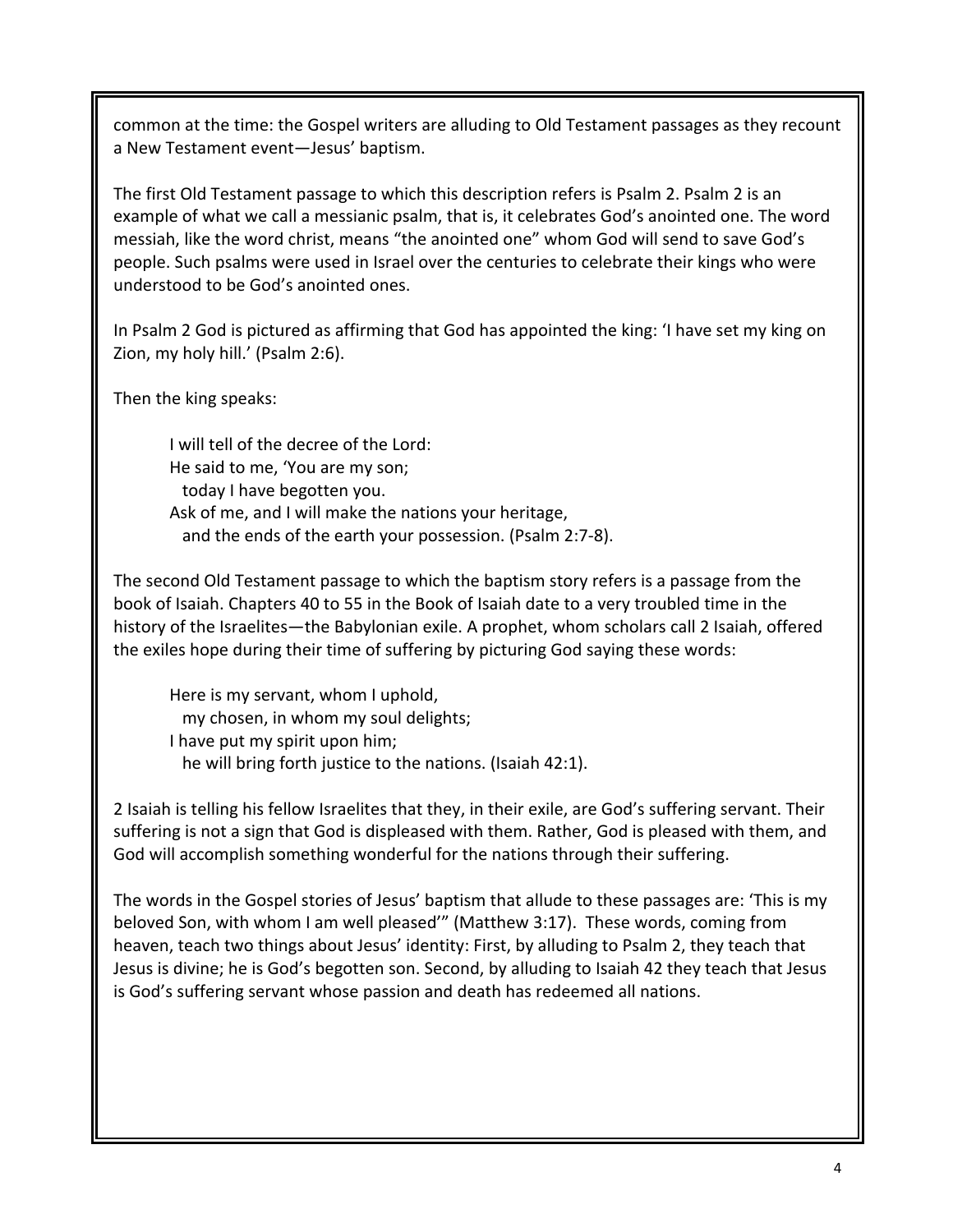# Different Perspectives, One Truth

When we compare the Gospel accounts of the same event we can tell what was of core importance by seeing what remains unchanged from one account to another. We can also tell what was of particular interest to each Gospel author by noticing what has been changed or edited. By why would their accounts need to differ?

We all form what we say with an eye to our audience. A teenager, describing a party to a friend and then a parent, telling the truth in both instances, will not pick exactly the same details to tell both. A parent, giving advice to children, will not give the same advice to ever child.

As we grow in our knowledge of the Bible, we will see that the Gospel authors emphasized particular truths to meet the needs of particular audiences.

**Mark** wrote to Christians who were being persecuted by the Romans; they asked, "Why should I die for my belief in Christ?" Mark emphasized Jesus' humanity, his suffering, and the Apostles initial inability to understand many of Christ's teachings.

**Matthew** wrote to fellow Jews who wanted to maintain their nearly two thousand-year covenant with God. They asked, "If we become disciples of Jesus Christ, will we be remaining faithful to our covenant relationship with God or not?" So Matthew emphasized that Jesus is the new Moses with authority from God to proclaim a New Law and establish a New Covenant.

**Luke** wrote to the Gentiles. They were not suffering persecution from the Romans nor were they trying to be faithful to their Jewish roots. Luke wanted to make it clear that everyone is now invited into a covenant relationship with God: Gentiles, sinners, women, the poor, the lepers—all are invited. However, to become a disciple of Jesus Christ, one must acknowledge one's sins, repent, and learn to love all people just as Jesus did. Luke emphasized Jesus' inclusion of all people and his forgiveness of them.

**John** wrote to the Christians who live at the end of the first century. They had expected Jesus to return in glory years earlier. They were asking, "Where is Jesus?" John wanted to help his audience see that the risen Christ dwelled among them. John wrote in a different literary form than the other Gospel authors, as he tried to help his readers experience the risen Christ in every aspect of their lives: Christ is light. Christ is bread, and Christ is truth. John emphasized Christ's presence in the world, in the Church, and especially in what we now call the sacraments.

### The Baptism of the Lord

When we read Matthew's account we notice that he includes a unique exchange between John the Baptist and Jesus that does not appear in his source, Mark, nor in Luke. Matthew begins the story of the baptism with these words, "Then Jesus came from Galilee to John at the Jordan, to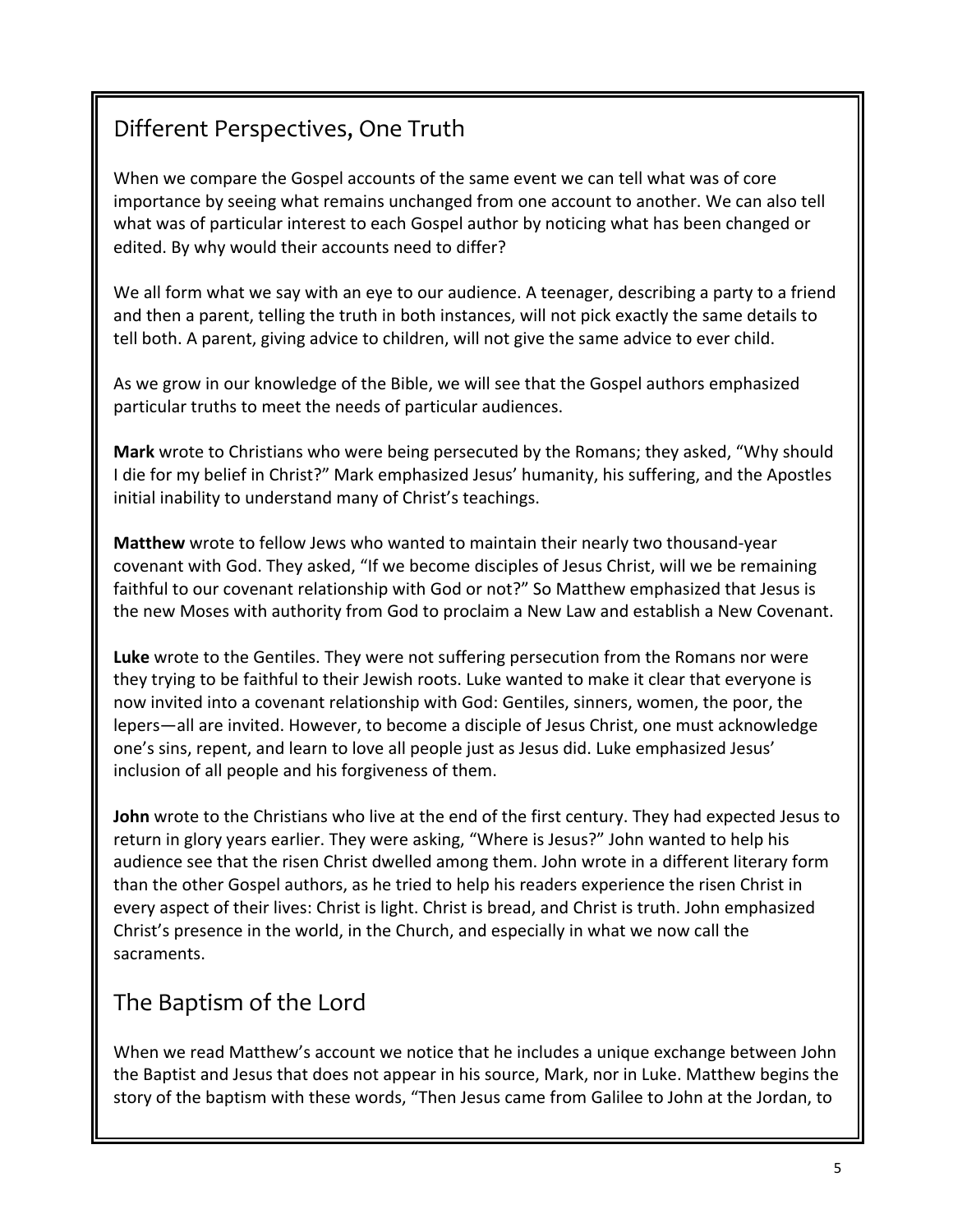be baptized by him. John would have prevented him, saying, 'I need to be baptized by you, and do you come to me?' But Jesus answered him, 'Let it be so now; for it is proper for us in this way to fulfill all righteousness.'" (Matthew 3:13-15).

Why would Matthew add this interchange to his account of Jesus' baptism? It seems that Matthew might have been responding to the question: since Jesus is sinless, why should Jesus be baptized?

Matthew explores this issue by having John the Baptist express reluctance to baptize Jesus. John sees no reason for Jesus to receive a "baptism of repentance." Nor does John consider himself Jesus' equal. However, Jesus tells John to allow the baptism, "for it is proper for us in this way to fulfill all righteousness."

Jesus allows himself to be baptized for the same reason that he does everything else—to fulfill the will of God, who is his Father. In this way Jesus sets an example for us. He teaches us that in Christian baptism, which the Baptism Jesus instituted, we would embrace our vocation to do the will of the Father. It is also the sacrament through which we, like Jesus, receive the Holy Spirit, thus giving us the power to be faithful to our call as disciples of Jesus Christ.

## Jesus Begins His Ministry

Let us look at the first words that Jesus says to his listeners when he begins his public ministry. In the Gospels, according to Matthew and Mark, Jesus' first words as he begins his public ministry are very similar.

Mark pictures Jesus saying, "The time is fulfilled, and the kingdom of God has come near; repent, and believe in the good news" (Mark 1:15). In Matthew Jesus says, "Repent, for the kingdom of heaven has come near" (Matthew 4:17). In what ways do we disciples of Jesus Christ need to repent in order to do God's will and cooperate with the coming of God's kingdom?

We can begin to answer this question by turning to the Gospel according to Luke and seeing how Luke introduces the very beginning of Jesus' public ministry. Luke pictures Jesus returning to Nazareth where he had grown up, and teaching in the synagogue:

"He stood up to read, and the scroll of the prophet Isaiah was given to him. He unrolled the scroll and found the place where it was written:

'The Spirit of the Lord is upon me, because he has anointed me to bring good news to the poor. He has sent me to proclaim release to the captives and recovery of sight to the blind, to let the oppressed go free, to proclaim the year of the Lord's favor.'" (Luke 4:16b-19).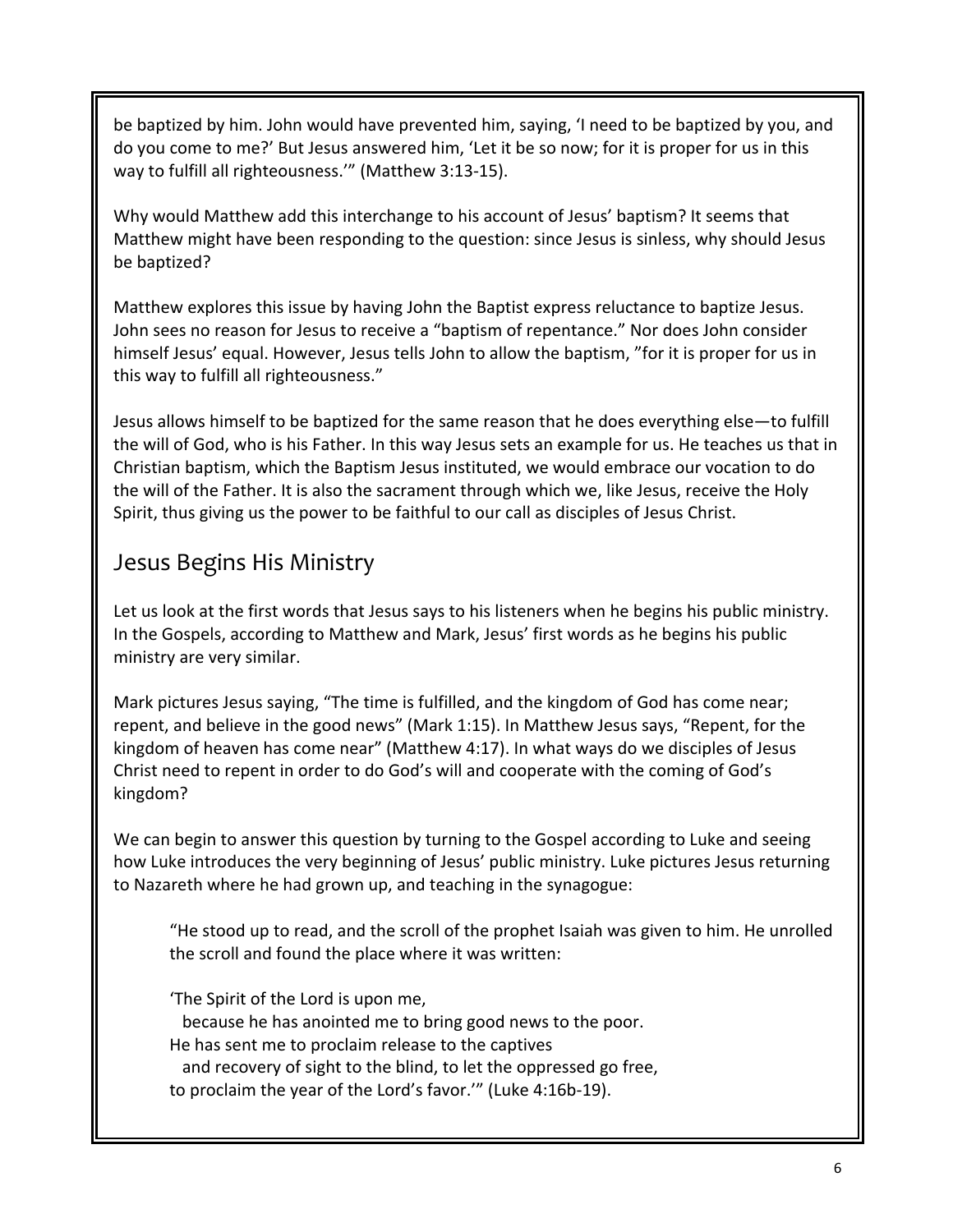As disciples we are to model ourselves after Jesus. He is our teacher, and we are his students. We seek to model our lives after his; doing as he did—the will of the Father, thinking as he did, loving as he loved. His ministry is our ministry. We must not only stop doing those things that are against God's will, but we must start doing those things that help build up the kingdom of God.

Baptism into Christ's body is our birth as disciples. Through Baptism we not only receive forgiveness for our sins, but we, like Jesus, receive the power of the Spirit.

The more we respond to Christ's call to repent, and the more we model our behavior on Christ's, the more we will correctly discern the will of God and cooperate in the building up of God's kingdom. Our Baptism sends us on a mission to bring the good news about Jesus to everyone we meet.

## Called to Be a Disciple

What exactly does a call to discipleship involve? Several of the stories that we read in the Gospels can help us answer this question. Some of the call stories, if misunderstood, could cause us to act in ways that are not the ways a disciple of Jesus Christ should act. Take the call of James and John, for example.

Mark tells us that as Jesus walked by the Sea of Galilee he, "saw James son of Zebedee and his brother John, who were in their boat mending the nets. Immediately he called them; and they left their father Zebedee in the boat with the hired men, and followed him" (Mark 1:19-20). Many of us, when reading this call story, ask, "What about their poor father? Is being a disciple incompatible with being a loyal and devoted member of a family?"

Once again, to understand what a story is teaching, we have to know the kind of writing we are reading. We also have to put each story in the context of the whole Gospel. One story might be emphasizing one truth, while another is emphasizing a different truth. We disciples will have to learn to keep these truths in balance with each other.

The stories that describe the call of the disciples are emphasizing the wholehearted response necessary for discipleship. They are not teaching that one must neglect family duties in order to be faithful to one's vocation.

Just before the call story of James and John we read the call story of Peter (Simon) and Andrew. They were also fishing when "Jesus said to them, 'Follow me and I will make you fish for people.' And immediately they left their nets and followed him" (Mark 1:17-18). Did Peter and Andrew abandon their families in order to become disciples of Jesus Christ?